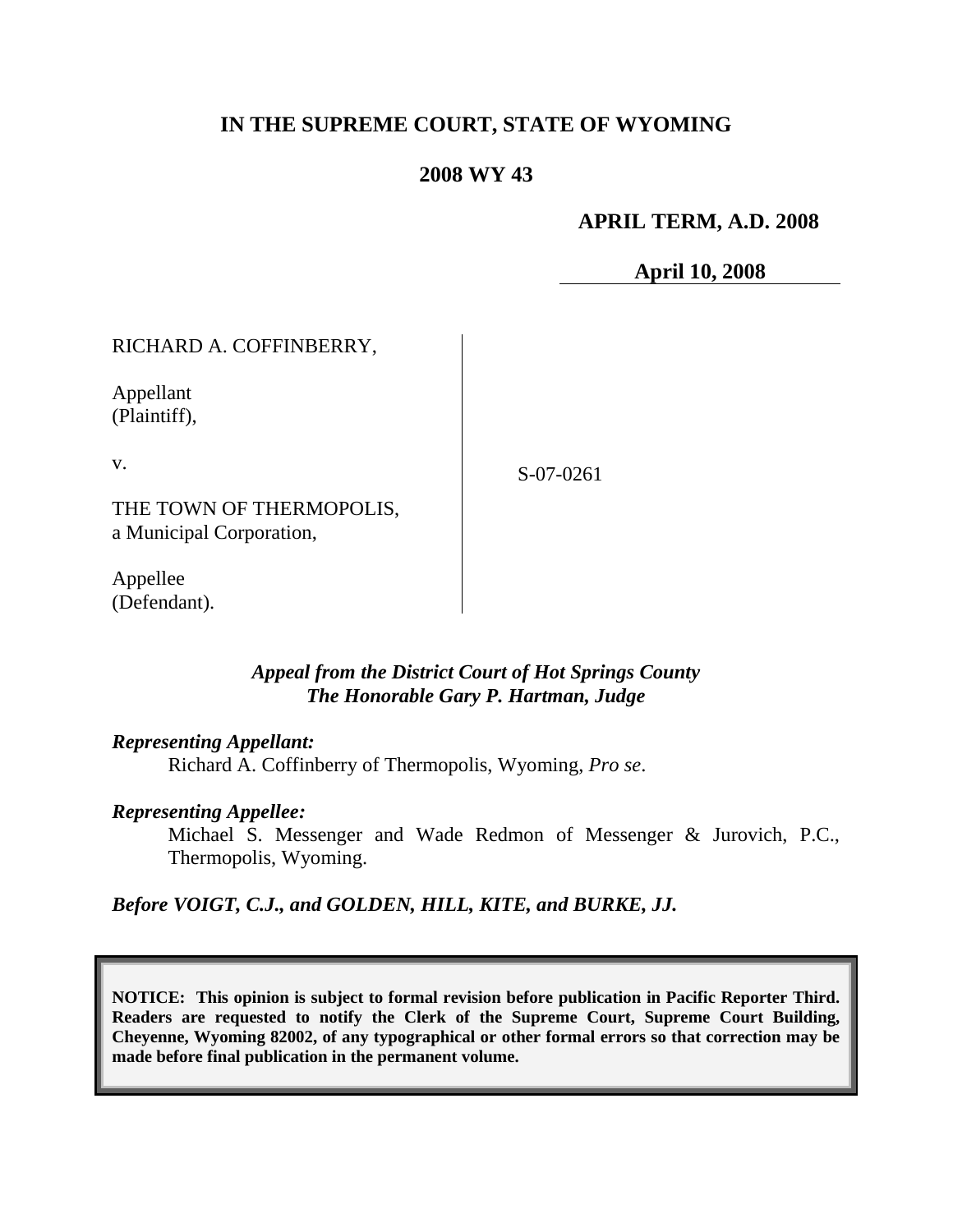### **VOIGT, Chief Justice.**

[¶1] This is a declaratory judgment action in which the appellant tests the authority of a municipality to adopt an ordinance holding the property owner liable for water, sewer, and sanitation service fees unpaid by a tenant.<sup>1</sup> We affirm summary judgment in favor of the municipality. $^{2}$ 

#### **ISSUE**

[¶2] Whether a municipality is statutorily authorized to hold a property owner liable for water, sewer, and sanitation service fees unpaid by a tenant?

#### **FACTS**

[¶3] The appellant owns property within the Town of Thermopolis. In the past, the Town has required him to pay for water, sewer, and sanitation service fees unpaid by his tenants. Thermopolis Town Code § 14-606 (2000) reads as follows:

Sec. 14-606 Property owner liable for charges.

The owner of the property furnished water, sewer, or sanitation by the Town shall be liable for the utility charges incurred for such property; therefore, liability shall be imposed on the owner of the property for charges incurred by his tenants or agents.

#### **STANDARD OF REVIEW**

[¶4] The district court granted the Town's motion to dismiss the appellant's initial petition, insofar as the petition sought any monetary relief, for failure to comply with the Wyoming Governmental Claims Act found at Wyo. Stat. Ann. §§ 1-39-101 through 1-39-121 (LexisNexis 2007). The appellant has not appealed from that order, but only

 $\overline{a}$ 

<sup>&</sup>lt;sup>1</sup> Wyo. Stat. Ann. § 1-37-103 (LexisNexis 2007) reads as follows:

Any person interested under a deed, will, written contract or other writings constituting a contract, or whose rights, status or other legal relations are affected by the Wyoming constitution or by a statute, municipal ordinance, contract or franchise, may have any question of construction or validity arising under the instrument determined and obtain a declaration of rights, status or other legal relations.

 $2^2$  The appellant filed a motion for summary judgment. The Town did not. We have held, however, that "a district court may resolve a motion for summary judgment in favor of either party, even though only one has filed such a motion." *Young v. Hawks*, 624 P.2d 235, 239 (Wyo. 1981).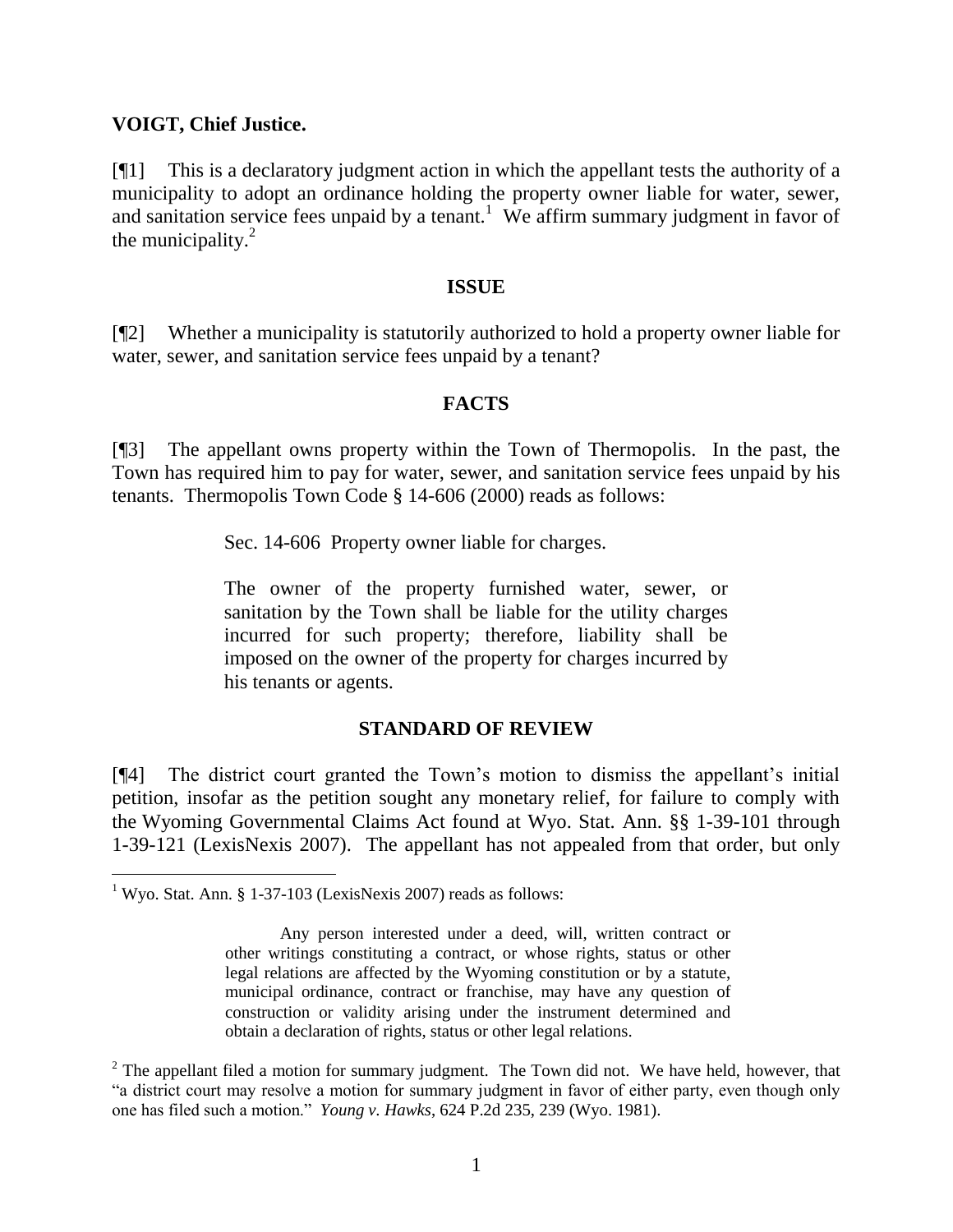from the summary judgment later granted to the Town. We will review this summary judgment under the following standard:

> Summary judgment is appropriate in a declaratory judgment action so long as there are no genuine issues of material fact. *Snake River Brewing Co., Inc. v. Town of Jackson*, 2002 WY 11, ¶ 4, 39 P.3d 397, 402 (Wyo. 2002). We recently repeated our standard for review of summary judgments rendered under W.R.C.P. 56:

> > When a motion for summary judgment is before this court, assuming there is a complete record, we have exactly the same duty and materials as did the district court and must follow the same standards. *Hoblyn v. Johnson*, 2002 WY 152, ¶ 11, 55 P.3d 1219, ¶ 11 (Wyo. 2002). The propriety of granting summary judgment depends upon the correctness of a court's dual findings that there is no genuine issue as to any material fact and the prevailing party is entitled to judgment as a matter of law. *Id*. This court looks at the record from the viewpoint most favorable to the party opposing the motion, giving to him all the favorable inferences which may be drawn from the facts contained in affidavits, depositions, and other materials appearing in the record. *Id*.

> > The party moving for summary judgment bears the initial burden of establishing a prima facie case for a summary judgment. If the movant carries this burden, the party opposing the summary judgment must come forward with specific facts to demonstrate that a genuine issue of material fact does exist. *Eklund v. PRI Environmental, Inc.*, 2001 WY 55, ¶ 10, 25 P.3d 511, ¶ 10 (Wyo. 2001). A material fact has been defined as a fact upon which the outcome of the litigation depends in whole or in part. *Hoblyn*, 2002 WY 152, ¶ 11, 55 P.3d 1219, ¶ 11.

*Bertagnolli v. Louderback*, 2003 WY 50, ¶¶ 10-11, 67 P.3d 627, 630-31 (Wyo. 2003).

*Pullar v. Huelle*, 2003 WY 90, ¶ 6, 73 P.3d 1038, 1039-40 (Wyo. 2003) (footnote omitted). The parties concur that there are no genuine issues of material fact in this case.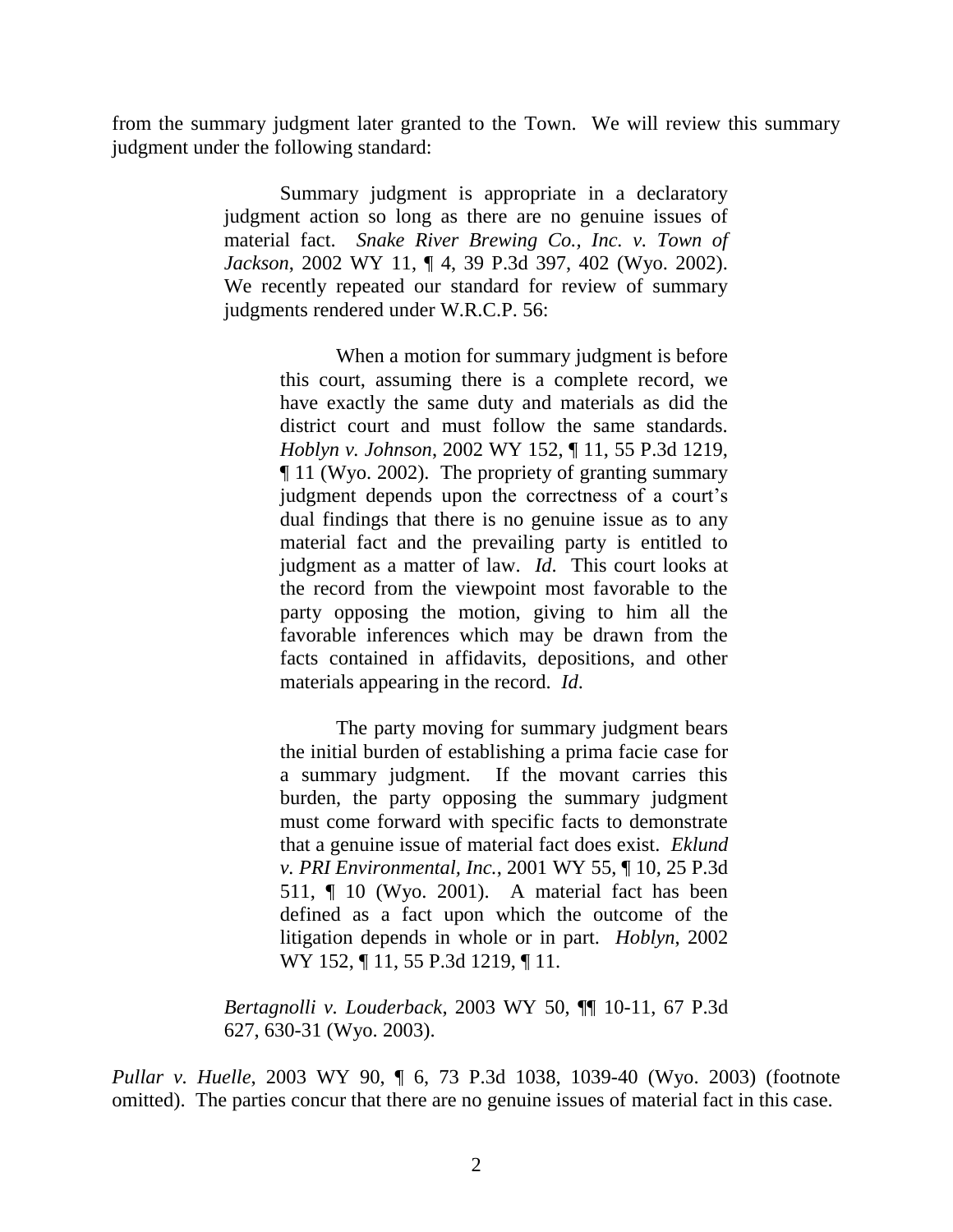#### **DISCUSSION**

[¶5] Municipalities can exercise only those express and implied powers that are granted to them by statute. *City of Buffalo v. Joslyn*, 527 P.2d 1106, 1107 (Wyo. 1974). Wyo. Stat. Ann. § 15-1-103 (LexisNexis 2007) sets forth some of the express and implied powers granted to Wyoming municipalities in regard to the matters at issue—sewer, water, and sanitation (garbage collection):

(a) The governing bodies of all cities and towns may:

. . . .

(xi) Take all necessary action to plan, construct or otherwise improve, modify, repair, maintain and regulate the use of streets, including the regulation of any structures thereunder, alleys, any bridges, parks, public grounds, cemeteries and sidewalks;

. . . .

(xxx) Divide the city or town into suitable districts for establishing a system of drainage including surface water drainage, sanitary sewers and water mains and:

(A) Provide and regulate the construction, repair and use of sewers and drains;

(B) Provide penalties for violations of regulations;

(C) Assess against the property concerned any penalty or costs and expenses in compliance with regulations.

. . . .

(xli) Adopt ordinances, resolutions and regulations, including regulations not in conflict with this act and necessary for the health, safety and welfare of the city or town, necessary to give effect to the powers conferred by this act . . . .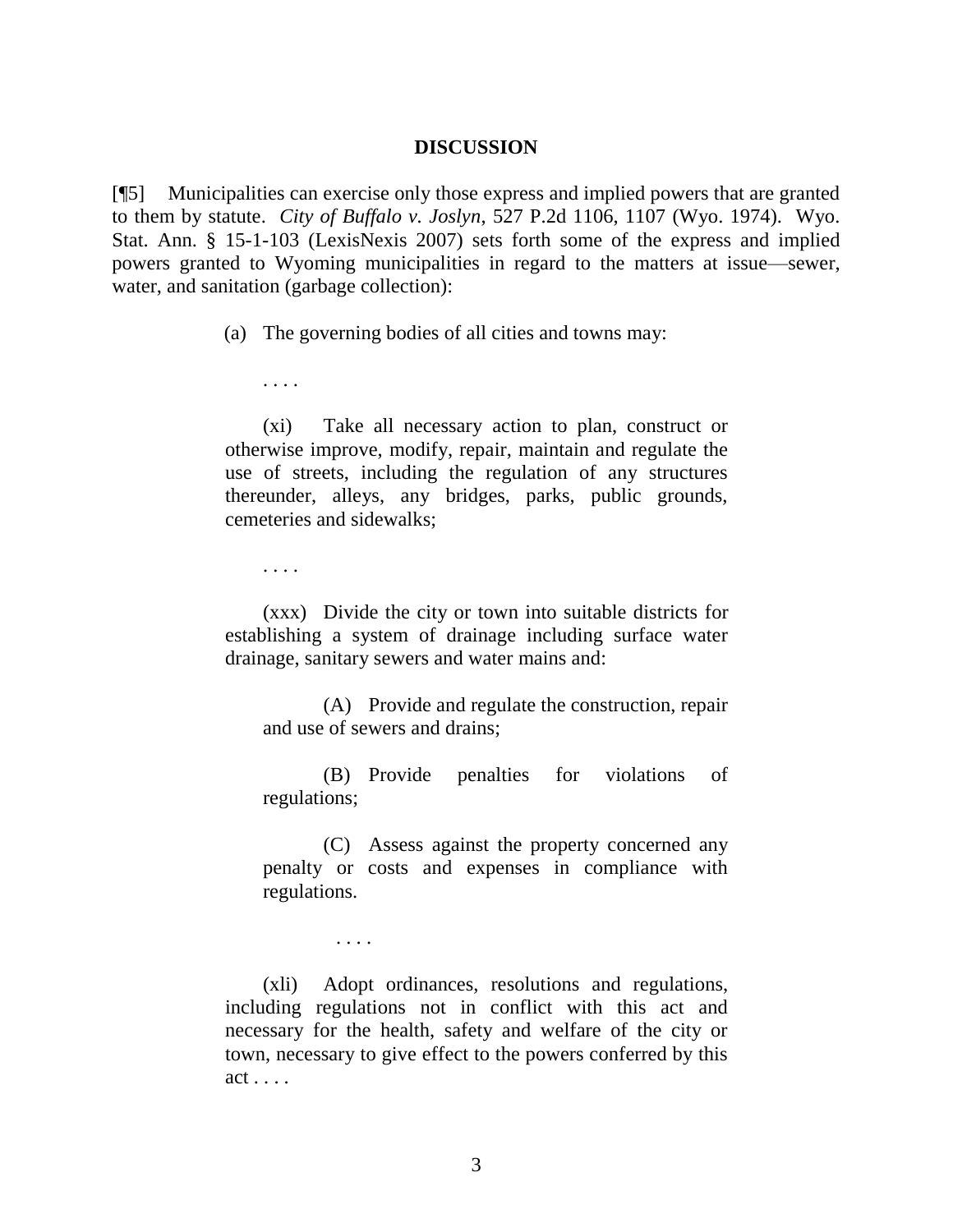[¶6] Additional relevant municipal authority is found in Wyo. Stat. Ann. § 15-7-101 (LexisNexis 2007):

> (a) In addition to all other powers provided by law, any city or town may make public improvements as follows for which bonds may be issued to the contractor or be sold as provided in this chapter to:

> > . . . .

(ii) Establish, construct, purchase, extend, maintain and regulate a system of water works, for the purpose of supplying water for extinguishing fires and for domestic, manufacturing and other purposes. . . . Cities or towns may enact ordinances and make all necessary rules and regulations for the government and protection of their water works, ditches and reservoirs, and fix water rates and provide for their collection. . . .

(iii) Take any action necessary to establish, purchase, extend, maintain and regulate a water system for supplying water to its inhabitants and for any other public purposes, including:

(A) Condemnation of property;

(B) Prescribing and regulating of rates for the use of water; and

(C) Enacting ordinances for their enforcement and collection.

(iv) Establish, construct, purchase, extend, maintain and regulate a system of sewerage;

. . . .

(xi) Plan, create, construct and equip liquid and solid waste facilities. . . . Cities or towns may enact ordinances and make all necessary rules and regulations for the government and protection of liquid and solid waste disposal facilities, and fix rates and provide for collection and disposal[.]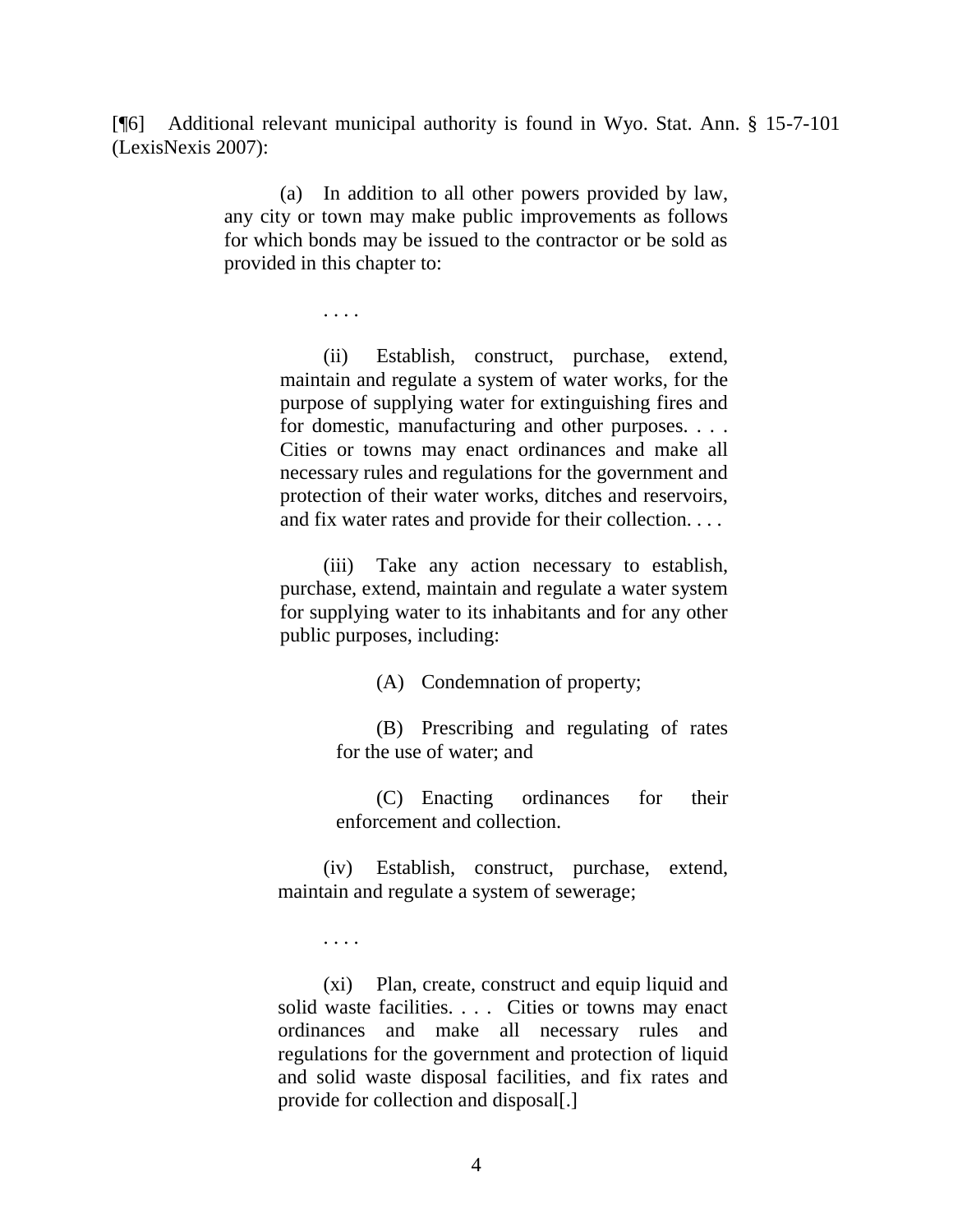[¶7] The rectitude of the district court's decision in this case is nearly self-evident. For a quarter of a century, and, indeed, much longer than that, this Court has recognized that statutory grants of authority to municipalities carry with them the powers necessarily implied from such grants:

> It is settled that municipal corporations are creatures of the legislature and thereby subject to statutory control. 2 McQuillin Mun Corp (3d Ed), § 4.03, p. 8; *Wyoming State Treasurer v. City of Rawlins*, Wyo., 510 P.2d 301 (1973). Thus, the legislature, except as limited by the Wyoming Constitution, may confer on municipal corporations such authority as it considers proper, and municipalities can exercise only those powers which are expressly *or impliedly* conferred. 2 McQuillin, supra, §§ 10.08 and 10.09, p. 755; *City of Buffalo v. Joslyn*, Wyo., 527 P.2d 1106 (1974); *Scarlett v. Town Council, Town of Jackson, Teton County*, Wyo., 463 P.2d 26 (1969); *May v. City of Laramie*, 58 Wyo. 240, 131 P.2d 300 (1942); *Edwards v. City of Cheyenne*, 19 Wyo. 110, 111, 114 P. 677 (1911). **We** *have recognized in the past that the powers of a municipality are not necessarily limited to those expressly conferred but that a municipality may also exercise powers fairly and necessarily implied from the grant contained in the statute or constitutional provision. Whipps v. Town of Greybull*, 56 Wyo. 355, 109 P.2d 805, 146 A.L.R. 596 (1941). McQuillin discusses these implied or inherent powers as follows:

> > "\* \* \* [I]t is beyond dispute that municipal corporations possess certain implied, sometimes referred to as incidental, powers \* \* \*. Such implied powers include, and are generally held to be limited to, the following:

> > > "1. Powers necessarily arising from those expressly granted, and also those reasonably inferred from the powers expressly granted.

> > > "2. *Powers essential* to give effect to powers expressly granted.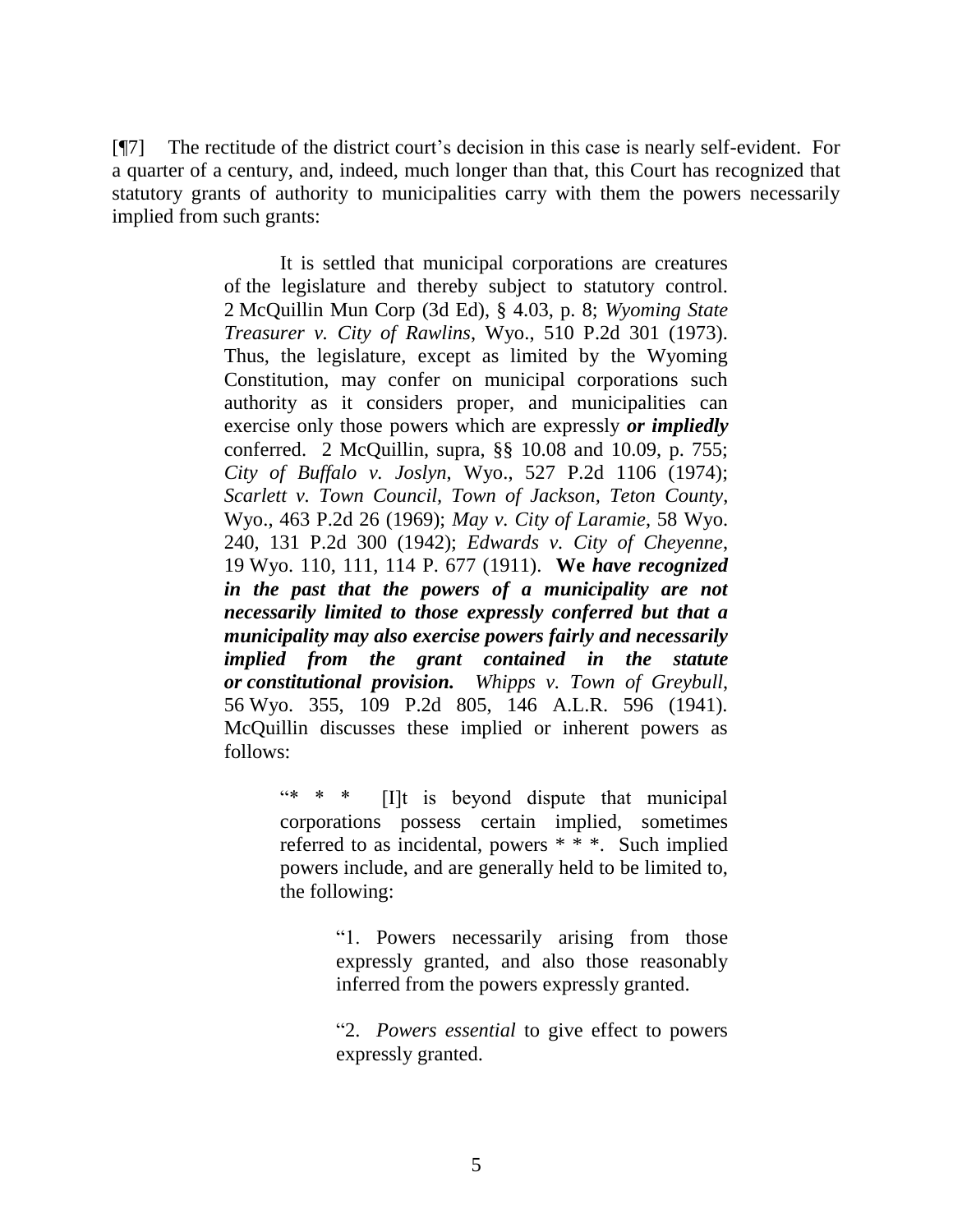"The municipal corporation may adopt or employ devices, agencies, instrumentalities, or other means for the purpose of carrying out powers expressly conferred on it, although the particular means adopted is not expressly authorized. The corporation cannot, however, under this rule enlarge or extend the power expressly granted." (Footnotes omitted and emphasis added.) 2 McQuillin, supra, § 10.12, p. 768.

*Coulter v. City of Rawlins*, 662 P.2d 888, 894-95 (Wyo. 1983) (emphasis added). *See also* 56 Am. Jur. 2d *Municipal Corporations, Counties, and Other Political Subdivisions* § 169 (2000).

[¶8] It cannot seriously be argued that the authority of a municipality to operate sewer, water, and sanitation systems does not carry with it the authority to charge for those services in the manner most reasonably designed to obtain payment. In that vein, it is not illogical or unreasonable for the Town of Thermopolis to make the property owner ultimately liable for the provision of town services to his or her property. A municipal utility system that required the municipality to "swallow" the losses occasioned by tenants who "skipped out" without paying, would not be financially sound.

[¶9] The appellant's position is that the relevant statutes do not specify that cities and towns may charge property *owners* with service fees, but use instead words like "user," "consumer," and "inhabitant." For instance, Wyo. Stat. Ann. § 15-7-101(a)(iii) authorizes the municipality to "maintain and regulate a water system for supplying water to its *inhabitants*[.]" (Emphasis added.) Wyo. Stat. Ann. § 15-7-508(b) (LexisNexis 2007) authorizes cities and towns operating sewerage systems to "provide by ordinance that the *users* of the system pay a service rate sufficient to pay the cost of" the system. (Emphasis added.)

[¶10] We conclude that the appellant's interpretation of these and similar statutes would have an unreasonably inhibitory effect upon the provision of municipal services, and runs contrary to the long-recognized principle that statutory authority granted to cities and towns carries with it necessarily implied powers to carry out the purposes of the grant. The power to hold property owners liable for utility charges is necessary, and not just convenient, because it ensures the fiscal integrity of the utility system. Moreover, it cannot have been the reasonable intent of the legislature to define "user" so narrowly as to allow the municipality to charge only the person who, at any given time, actually, in a physical sense, "uses" the service.